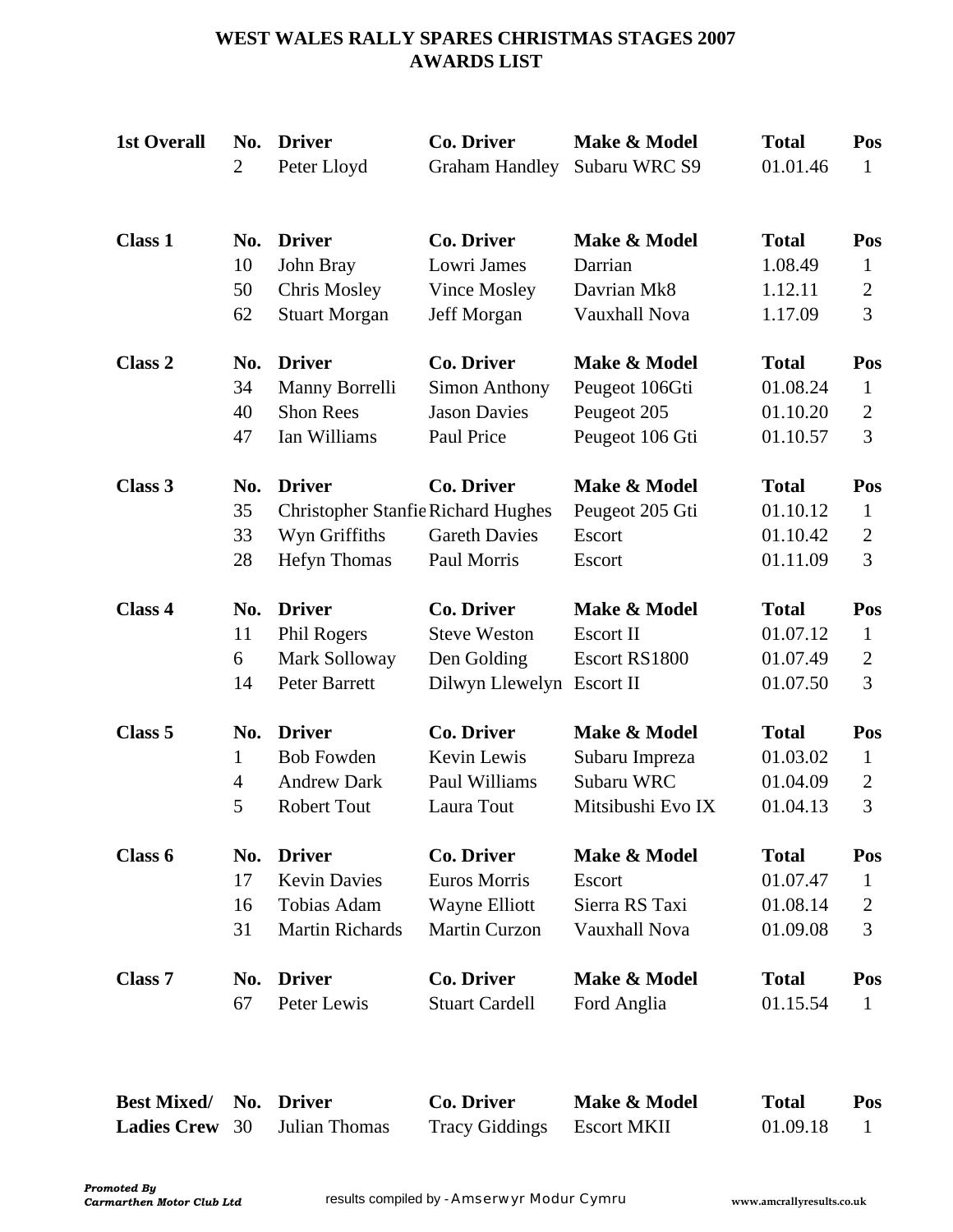### **WEST WALES RALLY SPARES CHRISTMAS STAGES 2007 FINAL RESULTS**

|                  |                                      |                                            |                              |                                |                      |                | <b>Position</b> Position |
|------------------|--------------------------------------|--------------------------------------------|------------------------------|--------------------------------|----------------------|----------------|--------------------------|
| Car No. Driver   |                                      | Co. Driver                                 | <b>Make &amp; Model</b>      | <b>Class</b>                   | <b>Total</b>         |                | <b>Overall In Class</b>  |
| $\overline{2}$   | Peter Lloyd                          | <b>Graham Handley</b>                      | Subaru WRC                   | 5                              | 01.01.46             | $\mathbf{1}$   |                          |
| $\mathbf{1}$     | <b>Bob Fowden</b>                    | Kevin Lewis                                | Subaru Impreza               | 5                              | 01.03.02             | $\overline{c}$ | $\mathbf{1}$             |
| $\overline{4}$   | <b>Andrew Dark</b>                   | Paul Williams                              | Subaru WRC                   | 5                              | 01.04.09             | $\overline{3}$ | $\overline{2}$           |
| 5                | Robert Tout                          | Laura Tout                                 | Mitsibushi Evo IX            | 5                              | 01.04.13             | $\overline{4}$ | $\overline{3}$           |
| 9                | <b>Brian</b> Lee                     | <b>Neil Davies</b>                         | Subaru WRC                   | 5                              | 01.05.34             | 5              | $\overline{4}$           |
| $\,8\,$          | Nigel Jones                          | Simon Lloyd                                | Subaru Sti RA                | 5                              | 01.05.52             | 6              | 5                        |
| 11               | Phil Rogers                          | <b>Steve Weston</b>                        | Escort II                    | $\overline{4}$                 | 01.07.12             | 7              | $\mathbf{1}$             |
| 17               | <b>Kevin Davies</b>                  | Euros Morris                               | Escort                       | 6                              | 01.07.47             | 8              | $\mathbf{1}$             |
| 6                | Mark Solloway                        | Den Golding                                | Escort RS1800                | $\overline{4}$                 | 01.07.49             | 9              | $\overline{2}$           |
| 14               | Peter Barrett                        | Dilwyn Llewelyn                            | Escort II                    | $\overline{4}$                 | 01.07.50             | $10\,$         | $\overline{3}$           |
| 16               | Tobias Adam                          | Wayne Elliott                              | Sierra RS Taxi               | 6                              | 01.08.14             | 11             | $\overline{c}$           |
| 34               | Manny Borrelli                       | Simon Anthony                              | Peugeot 106Gti               | $\overline{c}$                 | 01.08.24             | 12             | $\mathbf{1}$             |
| 15               | Emyr Morgan                          | Wyn Davies                                 | Subaru Impreza Sti           | 5                              | 01.08.25             | 13             | 6                        |
| 26               | Martyn O'Connor                      | <b>Gary Robins</b>                         | Astra GTE 16V                | $\overline{4}$                 | 01.08.36             | 14             | $\overline{4}$           |
| 10               | John Bray                            | Lowri James                                | Darrian                      | $\mathbf{1}$                   | 01.08.49             | 15             | $\mathbf{1}$             |
| 31               | Martin Richards                      | Martin Curzon                              | Vauxhall Nova                | 6                              | 01.09.08             | 16             | $\overline{3}$           |
| 21               | Roger Hicks                          | Steve Bishop                               | Escort                       | 6                              | 01.09.14             | 17             | $\overline{4}$           |
| 30               | Julian Thomas                        | <b>Tracy Giddings</b>                      | Escort II                    | 6                              | 01.09.18             | 18             | 5                        |
| 35               | Christopher Stanfield Richard Hughes |                                            | Peugeot 205 Gti              | 3                              | 01.10.12             | 19             | $\mathbf{1}$             |
| 46               | Ceri Jones                           | Jenny Evans                                | Peugeot 205 GTI              | 6                              | 01.10.15             | $20\,$         | 6                        |
| 40               | <b>Shon Rees</b>                     | <b>Jason Davies</b>                        | Peugeot 205                  | $\mathfrak{2}$                 | 01.10.20             | 21             | $\overline{2}$           |
| 33               | Wyn Griffiths                        | <b>Gareth Davies</b>                       | Escort                       | 3                              | 01.10.42             | 22             | $\overline{c}$           |
| 47               | Ian Williams                         | Paul Price                                 | Peugeot 106 Gti              | $\mathfrak{2}$                 | 01.10.57             | 23             | 3                        |
| 27               | Mike Jones                           | Deian Phillips                             | Toyota Corolla               | $\overline{c}$                 | 01.10.59             | 24             | $\overline{4}$           |
| 38               | <b>Tony Hughes</b>                   | <b>Philip Davies</b>                       | Escort                       | $\overline{4}$                 | 01.11.04             | 25             | $\overline{5}$           |
| 28               | Hefyn Thomas                         | Paul Morris                                | Escort                       | 3                              | 01.11.09             | 26             | $\overline{3}$           |
| 24               |                                      | Gareth "Shonky" Jon Phil "Scoob" Williams  | Escort                       | 6                              | 01.11.38             | 27             | $\overline{7}$           |
| 65               | Steffani Davies                      | <b>Sharon Davies</b>                       | Mitsibushi Evo VIII          | $\overline{4}$                 | 01.11.47             | 28             | 6                        |
| 29               | Nigel Pugh                           | Ian Pryce                                  | Peugeot 206 Gti              | $\overline{4}$                 | 01.11.53             | 29             | $\tau$                   |
| 50               | Chris Mosley                         | Vince Mosley                               | Davrian Mk8                  | $\mathbf{1}$                   | 01.12.11             | 30             | $\overline{2}$           |
| 75               | David Tandy                          | <b>Antony Palmer</b>                       | Peugeot 205                  | $\mathfrak{2}$                 | 01.12.26             | 31             | 5                        |
| 44               | <b>Gareth Thomas</b>                 | Thomas Blair                               | Escort II                    | 3                              | 01.12.36             | 32             | $\overline{4}$           |
| 37               | Huw Evans                            | <b>Roger Titley</b>                        | Subaru Impreza               | 5                              | 01.12.48             | 33             | $\tau$                   |
| 53               | Chris Ransley                        | <b>Steve Ransley</b>                       | <b>BMW 325</b>               | 5                              | 01.12.59             | 34             | $8\,$                    |
| 13               | <b>Martin Davies</b>                 | <b>Jason Davies</b>                        | Escort II                    | 3                              | 01.13.05             | 35             | 5                        |
| 43               | Nick Bicknell                        | Jamie May                                  | Escort II                    | 5                              | 01.13.08             | 36             | 9                        |
| 72               | <b>Mathew Dance</b>                  | Marc Mayes                                 | Vauxhall Nova                | $\sqrt{2}$                     | 01.13.11             | 37             | 6                        |
| 45               |                                      |                                            | Escort                       | 6                              | 01.13.30             | 38             | 8                        |
| 66               | Carwyn Davies                        | Marc Hughes                                | Renault Clio Williams        | 6                              | 01.14.10             | 39             | 9                        |
|                  | Mark Hatton                          | <b>Becky Hatton</b><br><b>Shaun Davies</b> | Escort II                    | 6                              |                      |                |                          |
| 42<br>57         | Mark Jones<br>Robert Evans           | Chris Walton                               | Astra GTE 16V                | 6                              | 01.14.32             | 40<br>41       | 10<br>11                 |
| 63               | Damian Gill                          | Phillip Tedstone                           |                              | $\overline{4}$                 | 01.15.28             | 42             | 8                        |
| 67               | Peter Lewis                          | <b>Stuart Cardell</b>                      | Escort<br>Ford Anglia        | 7                              | 01.15.33<br>01.15.54 | 43             | $\mathbf{1}$             |
| 59               | Ben Evans                            | Richard Blethyn                            | Escort                       | 6                              | 01.17.00             | 44             | 12                       |
| 64               | <b>Adrian Coundley</b>               | Nick Sugg                                  | Peugeot 205 Gti              |                                |                      | 45             |                          |
|                  |                                      |                                            | Vauxhall Nova                | 6                              | 01.17.04<br>01.17.09 | 46             | 13<br>3                  |
| 62               | <b>Stuart Morgan</b>                 | Jeff Morgan                                |                              | $\mathbf{1}$                   |                      |                |                          |
| 70               | Martin Jones                         | <b>Richard Jones</b>                       | Peugeot 205 Gti              | 3                              | 01.17.58             | 47             | 6<br>$\tau$              |
| 71               | Gary Morris                          | Lindsay Hagley                             | Peugeot 205                  | 2                              | 01.18.04             | 48             |                          |
| 55<br>56         | Phillip Jones                        | Zoe Brute                                  | Peugeot 205<br>Escort RS2000 | $\boldsymbol{2}$<br>$\epsilon$ | 01.20.08             | 49<br>50       | 8<br>14                  |
|                  | Mike Pugsley                         | <b>Helen Pugsley</b>                       |                              |                                | 01.21.29             |                |                          |
| 68               | Jason Sugden                         | David Thomas                               | Peugeot 106                  | $\mathbf{1}$<br>$\mathfrak{Z}$ | 01.21.31             | 51<br>52       | $\overline{4}$<br>$\tau$ |
| 69               | <b>Richard Higgs</b>                 | Michael Higgs                              | Escort II                    |                                | 01.21.31             |                |                          |
| 48               | Huw Howells                          | Joseph Roscoe                              | Peugeot 205 Gti              | $\epsilon$                     | 01.21.50             | 53             | 15                       |
| 58               | Ernie Beamish                        | Richard Green                              | <b>Escort Sport</b>          | $\mathbf{1}$                   | 01.22.56             | 54             | 5                        |
| 74               | Eirian Joyner                        | Ryan Thomas-Hands                          | Suzuki Swift Gti             | $\mathbf{1}$                   | 01.23.01             | 55             | 6                        |
| 54               | Cerith Davies                        | Barry John                                 | Skoda Felicia                | $\mathbf{1}$                   | 01.23.12             | 56             | 7                        |
| $\mathfrak{Z}$   | John Dalton                          | David Jones                                | Escort II                    | 5                              | Retired              |                |                          |
| $\boldsymbol{7}$ | Manfred Kampshchu Paul Jenkins       |                                            | Subaru Impreza               | 5                              | Retired              |                |                          |
| 12               | Andy Gwynne                          | <b>Holly Robinson</b>                      | Citroen Saxo                 | $\overline{c}$                 | Retired              |                |                          |
| 18               | Nick Wilson                          | Mike Kimber                                | Escort II                    | 6                              | Retired              |                |                          |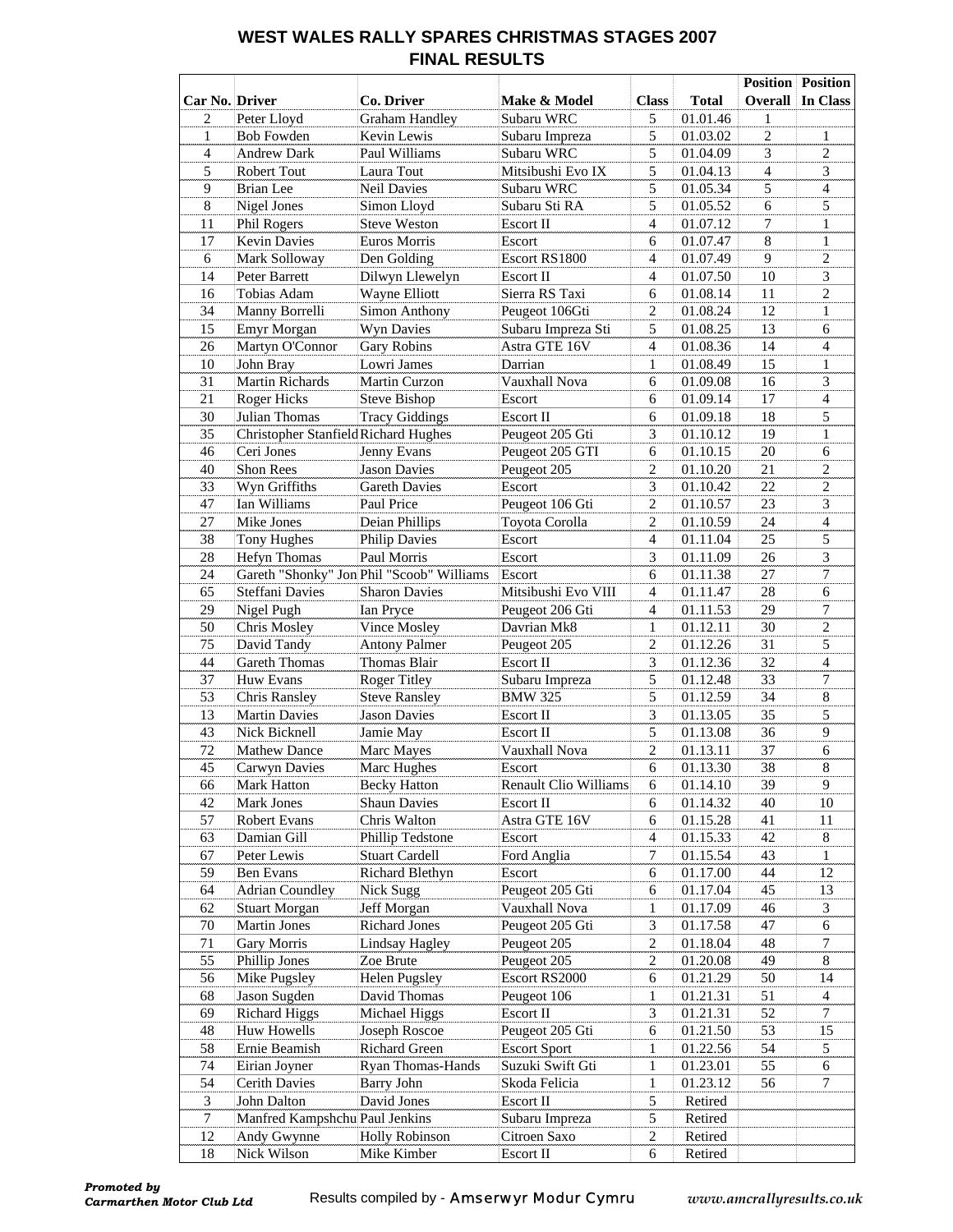### **WEST WALES RALLY SPARES CHRISTMAS STAGES 2007 FINAL RESULTS**

|                       |                   |                      |                  |              |              | <b>Position</b> | <b>Position</b>         |
|-----------------------|-------------------|----------------------|------------------|--------------|--------------|-----------------|-------------------------|
| <b>Car No. Driver</b> |                   | Co. Driver           | Make & Model     | <b>Class</b> | <b>Total</b> |                 | <b>Overall In Class</b> |
| 19                    | Mandy Bowman      | Ken Bowman           | Mitsibushi Evo 5 | 5.           | Retired      |                 |                         |
| 20                    | Simon Tysoe       | Mark Hunt            | Escort RS        | 4            | Retired      |                 |                         |
| 22                    | Mark Ellis        | John Tate            | Escort II        | 5            | Retired      |                 |                         |
| 23                    | Ceri James        | Tony Thomas          | Subaru Impreza   | 5            | Retired      |                 |                         |
| 25                    | Daniel Maclachlan | Jeremy Dawes         | <b>Escort RS</b> | 3            | Retired      |                 |                         |
| 32                    | Aled Thomas       | <b>Steffan Evans</b> | Escort II        | 6            | Retired      |                 |                         |
| 36                    | Simon Bevan       | Katie Martin         | Vauxhall Astra   | 2            | Retired      |                 |                         |
| 39                    | Gareth Wyn Evans  | <b>Gareth Davies</b> | Vauxhall Nova    | 1            | Retired      |                 |                         |
| 41                    | Aled Williams     | <b>Mark Davies</b>   | Escort II RS2000 | 3            | Retired      |                 |                         |
| 49                    | Len Giles         | Helen Giles          | Vauxhall Astra   | 6            | Retired      |                 |                         |
| 51                    | Craig Jones       | Peter Chappelle      | Nissan Micra     | 2            | Retired      |                 |                         |
| 52                    | <b>Iwan Mayes</b> | Dai Roberts          | Escort II        | 3            | Retired      |                 |                         |
| 60                    | Leighton Smith    | Jayne Jones          | Peugeot 205 Gti  | 3            | Retired      |                 |                         |
| 61                    | James Tout        | Eirian Evans         | Peugeot 106 Gti  | 2            | Retired      |                 |                         |
| 73                    | William John      | Paul Seabourne       | Vauxhall Nova    | 1            | Retired      |                 |                         |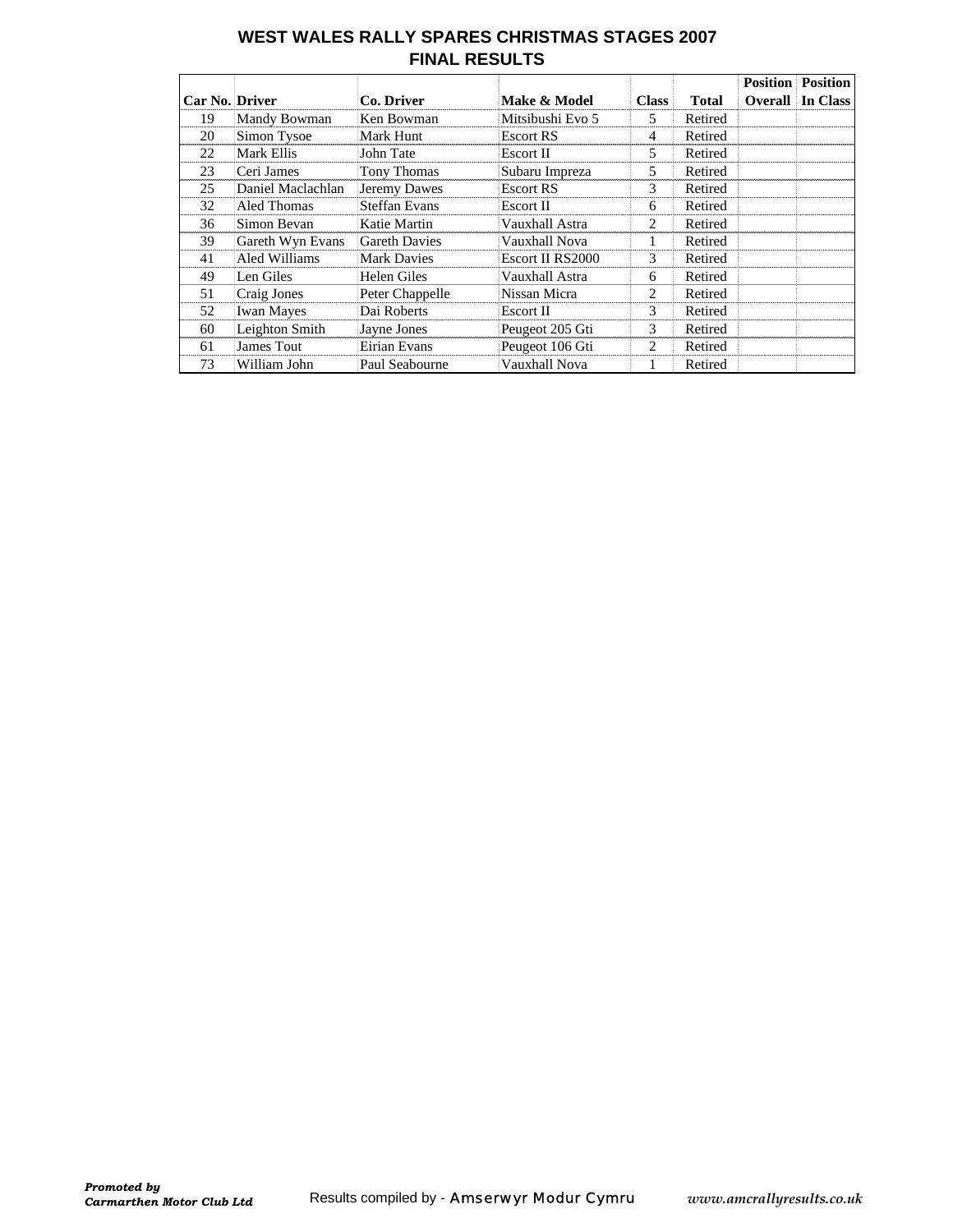#### **WEST WALES RALLY SPARES CHRISTMAS STAGES 2007 FINAL RESULTS in CAR NUMBER ORDER**

|                       |                                      |                                           |                    |                          |         |         |       |                 |         |       |              | <b>Position</b> | <b>Position</b> |
|-----------------------|--------------------------------------|-------------------------------------------|--------------------|--------------------------|---------|---------|-------|-----------------|---------|-------|--------------|-----------------|-----------------|
| <b>Car No. Driver</b> |                                      | Co. Driver                                | Make & Model       | <b>Class</b>             | Stage 1 | Stage 2 |       | Stage 3 Stage 4 | Stage 5 | Other | <b>Total</b> | Overall         | In Class        |
| -1                    | <b>Bob Fowden</b>                    | Kevin Lewis                               | Subaru Impreza     | 5                        | 13.25   | 12.57   | 13.52 | 13.38           | 09.10   | 00.00 | 01.03.02     | $\overline{c}$  | 1               |
| $\overline{2}$        | Peter Lloyd                          | <b>Graham Handley</b>                     | Subaru WRC         | 5                        | 13.18   | 12.36   | 13.35 | 13.19           | 08.58   | 00.00 | 01.01.46     | $\mathbf{1}$    |                 |
| 3                     | John Dalton                          | David Jones                               | <b>Escort II</b>   | 5                        | 00.00   | 00.00   | 00.00 | 00.00           | 00.00   | 00.00 | Retired      |                 |                 |
| $\overline{4}$        | <b>Andrew Dark</b>                   | Paul Williams                             | Subaru WRC         | 5                        | 13.48   | 12.58   | 14.16 | 13.48           | 09.19   | 00.00 | 01.04.09     | 3               | $\overline{2}$  |
| 5                     | <b>Robert Tout</b>                   | Laura Tout                                | Mitsibushi Evo IX  | 5                        | 13.11   | 13.26   | 14.24 | 13.55           | 09.17   | 00.00 | 01.04.13     | $\overline{4}$  | 3               |
| 6                     | Mark Solloway                        | Den Golding                               | Escort RS1800      | $\overline{4}$           | 14.05   | 14.06   | 14.52 | 15.11           | 09.35   | 00.00 | 01.07.49     | 9               | 2               |
| $\boldsymbol{7}$      | Manfred Kampshchu Paul Jenkins       |                                           | Subaru Impreza     | 5                        | 14.25   | 00.00   | 00.00 | 00.00           | 00.00   | 00.00 | Retired      |                 |                 |
| 8                     | Nigel Jones                          | Simon Lloyd                               | Subaru Sti RA      | 5                        | 13.56   | 13.19   | 14.43 | 14.17           | 09.37   | 00.00 | 01.05.52     | 6               | 5               |
| 9                     | <b>Brian</b> Lee                     | <b>Neil Davies</b>                        | Subaru WRC         | 5                        | 13.43   | 13.24   | 14.29 | 14.03           | 09.55   | 00.00 | 01.05.34     | $\overline{5}$  | $\overline{4}$  |
| 10                    | John Bray                            | Lowri James                               | Darrian            | $\mathbf{1}$             | 14.25   | 13.58   | 15.19 | 15.20           | 09.47   | 00.00 | 01.08.49     | 15              | $\mathbf{1}$    |
| 11                    | Phil Rogers                          | <b>Steve Weston</b>                       | <b>Escort II</b>   | $\overline{4}$           | 14.26   | 13.55   | 14.59 | 14.15           | 09.37   | 00.00 | 01.07.12     | $\tau$          | $\mathbf{1}$    |
| 12                    | Andy Gwynne                          | <b>Holly Robinson</b>                     | Citroen Saxo       | $\overline{c}$           | 19.16   | 20.00   | 15.42 | 00.00           | 00.00   | 00.00 | Retired      |                 |                 |
| 13                    | <b>Martin Davies</b>                 | <b>Jason Davies</b>                       | Escort II          | 3                        | 20.00   | 13.53   | 14.50 | 14.38           | 09.44   | 00.00 | 01.13.05     | 35              | 5               |
| 14                    | Peter Barrett                        | Dilwyn Llewelyn                           | Escort II          | $\overline{4}$           | 14.50   | 13.36   | 14.50 | 14.41           | 09.53   | 00.00 | 01.07.50     | 10              | 3               |
| 15                    | Emyr Morgan                          | Wyn Davies                                | Subaru Impreza Sti | 5                        | 14.35   | 13.54   | 15.06 | 14.55           | 09.55   | 00.00 | 01.08.25     | 13              | 6               |
| 16                    | Tobias Adam                          | Wayne Elliott                             | Sierra RS Taxi     | 6                        | 14.19   | 13.55   | 15.09 | 14.54           | 09.57   | 00.00 | 01.08.14     | 11              | $\sqrt{2}$      |
| 17                    | <b>Kevin Davies</b>                  | Euros Morris                              | Escort             | 6                        | 14.34   | 13.55   | 14.53 | 14.36           | 09.49   | 00.00 | 01.07.47     | 8               | $\mathbf{1}$    |
| 18                    | Nick Wilson                          | Mike Kimber                               | <b>Escort II</b>   | 6                        | 20.00   | 14.18   | 15.33 | 00.00           | 00.00   | 00.00 | Retired      |                 |                 |
| 19                    | Mandy Bowman                         | Ken Bowman                                | Mitsibushi Evo 5   | 5                        | 14.26   | 14.00   | 00.00 | 00.00           | 00.00   | 00.00 | Retired      |                 |                 |
| 20                    | Simon Tysoe                          | <b>Mark Hunt</b>                          | <b>Escort RS</b>   | $\overline{4}$           | 14.18   | 14.21   | 15.21 | 00.00           | 00.00   | 00.00 | Retired      |                 |                 |
| 21                    | <b>Roger Hicks</b>                   | Steve Bishop                              | Escort             | 6                        | 14.55   | 14.13   | 15.16 | 14.53           | 09.57   | 00.00 | 01.09.14     | 17              | $\overline{4}$  |
| 22                    | Mark Ellis                           | John Tate                                 | <b>Escort II</b>   | 5                        | 15.59   | 00.00   | 00.00 | 00.00           | 00.00   | 00.00 | Retired      |                 |                 |
| 23                    | Ceri James                           | Tony Thomas                               | Subaru Impreza     | 5                        | 15.20   | 00.00   | 00.00 | 00.00           | 00.00   | 00.00 | Retired      |                 |                 |
| 24                    |                                      | Gareth "Shonky" Jon Phil "Scoob" Williams | Escort             | 6                        | 15.03   | 14.38   | 15.48 | 15.36           | 10.33   | 00.00 | 01.11.38     | 27              | $7\phantom{.0}$ |
| 25                    | Daniel Maclachlan                    | Jeremy Dawes                              | <b>Escort RS</b>   | 3                        | 15.06   | 00.00   | 00.00 | 00.00           | 00.00   | 00.00 | Retired      |                 |                 |
| 26                    | Martyn O'Connor                      | <b>Gary Robins</b>                        | Astra GTE 16V      | $\overline{4}$           | 14.08   | 13.57   | 15.18 | 15.07           | 10.06   | 00.00 | 01.08.36     | 14              | $\overline{4}$  |
| 27                    | Mike Jones                           | Deian Phillips                            | Toyota Corolla     | $\overline{2}$           | 14.41   | 15.30   | 15.24 | 15.13           | 10.11   | 00.00 | 01.10.59     | 24              | $\overline{4}$  |
| 28                    | <b>Hefyn Thomas</b>                  | Paul Morris                               | Escort             | 3                        | 15.10   | 14.32   | 15.38 | 15.22           | 10.27   | 00.00 | 01.11.09     | 26              | $\mathfrak{Z}$  |
| 29                    | Nigel Pugh                           | Ian Pryce                                 | Peugeot 206 Gti    | $\overline{4}$           | 15.11   | 14.32   | 16.00 | 15.46           | 10.24   | 00.00 | 01.11.53     | 29              | $\tau$          |
| 30                    | Julian Thomas                        | <b>Tracy Giddings</b>                     | <b>Escort II</b>   | 6                        | 14.27   | 14.13   | 15.25 | 15.11           | 10.02   | 00.00 | 01.09.18     | 18              | 5               |
| 31                    | <b>Martin Richards</b>               | Martin Curzon                             | Vauxhall Nova      | 6                        | 14.26   | 14.01   | 15.23 | 15.11           | 10.07   | 00.00 | 01.09.08     | 16              | 3               |
| $\overline{32}$       | Aled Thomas                          | <b>Steffan Evans</b>                      | Escort II          | 6                        | 00.00   | 00.00   | 00.00 | 00.00           | 00.00   | 00.00 | Retired      |                 |                 |
| 33                    | Wyn Griffiths                        | <b>Gareth Davies</b>                      | Escort             | 3                        | 14.17   | 15.02   | 15.51 | 15.20           | 10.12   | 00.00 | 01.10.42     | 22              | 2               |
| 34                    | Manny Borrelli                       | Simon Anthony                             | Peugeot 106Gti     | $\overline{2}$           | 14.23   | 13.57   | 15.12 | 14.58           | 09.54   | 00.00 | 01.08.24     | 12              | $\mathbf{1}$    |
| 35                    | Christopher Stanfield Richard Hughes |                                           | Peugeot 205 Gti    | 3                        | 14.58   | 14.13   | 15.33 | 15.14           | 10.14   | 00.00 | 01.10.12     | 19              | $\mathbf{1}$    |
| 36                    | Simon Bevan                          | Katie Martin                              | Vauxhall Astra     | $\overline{c}$           | 15.10   | 14.30   | 21.45 | 00.00           | 00.00   | 00.00 | Retired      |                 |                 |
| 37                    | Huw Evans                            | <b>Roger Titley</b>                       | Subaru Impreza     | 5                        | 15.22   | 14.42   | 16.15 | 16.00           | 10.29   | 00.00 | 01.12.48     | 33              | 7               |
| 38                    | Tony Hughes                          | <b>Philip Davies</b>                      | Escort             | $\overline{\mathcal{L}}$ | 14.56   | 14.27   | 15.46 | 15.32           | 10.23   | 00.00 | 01.11.04     | 25              | 5               |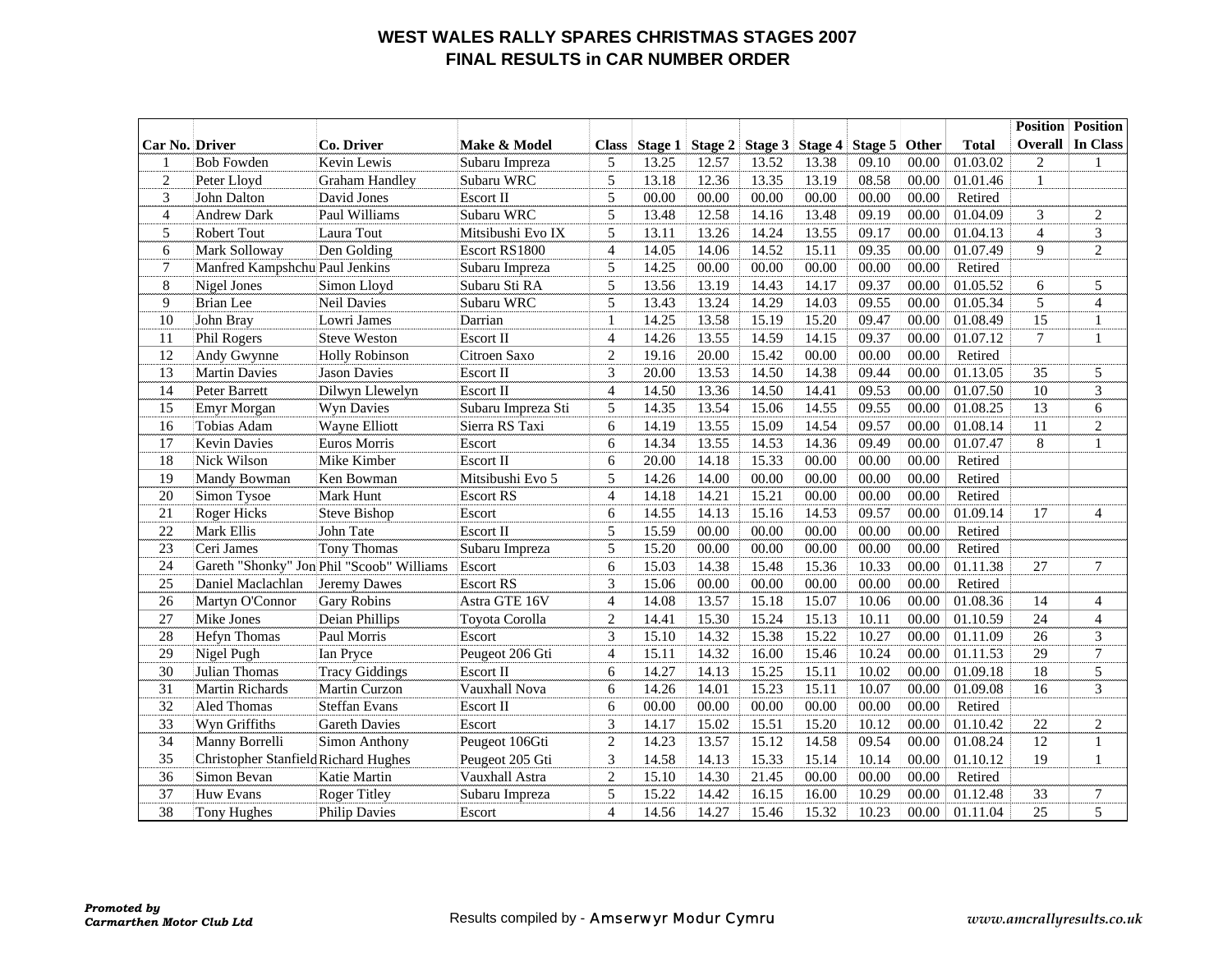#### **WEST WALES RALLY SPARES CHRISTMAS STAGES 2007 FINAL RESULTS in CAR NUMBER ORDER**

|                |                        |                        |                              |                 |                |         |       |                 |               |       |              |                 | <b>Position</b> Position |
|----------------|------------------------|------------------------|------------------------------|-----------------|----------------|---------|-------|-----------------|---------------|-------|--------------|-----------------|--------------------------|
| Car No. Driver |                        | Co. Driver             | Make & Model                 | <b>Class</b>    | <b>Stage 1</b> | Stage 2 |       | Stage 3 Stage 4 | Stage 5 Other |       | <b>Total</b> |                 | <b>Overall In Class</b>  |
| 39             | Gareth Wyn Evans       | <b>Gareth Davies</b>   | Vauxhall Nova                | -1              | 15.28          | 14.34   | 00.00 | 00.00           | 00.00         | 00.00 | Retired      |                 |                          |
| 40             | <b>Shon Rees</b>       | <b>Jason Davies</b>    | Peugeot 205                  | $\overline{2}$  | 14.27          | 14.14   | 15.49 | 15.28           | 10.22         | 00.00 | 01.10.20     | 21              | $\overline{c}$           |
| 41             | Aled Williams          | <b>Mark Davies</b>     | Escort II RS2000             | 3               | 15.19          | 14.57   | 00.00 | 00.00           | 00.00         | 00.00 | Retired      |                 |                          |
| 42             | <b>Mark Jones</b>      | <b>Shaun Davies</b>    | Escort II                    | 6               | 16.13          | 15.08   | 15.38 | 17.11           | 10.22         | 00.00 | 01.14.32     | 40              | 10                       |
| 43             | Nick Bicknell          | Jamie May              | <b>Escort II</b>             | 5               | 15.15          | 14.46   | 17.09 | 15.41           | 10.17         | 00.00 | 01.13.08     | 36              | 9                        |
| 44             | <b>Gareth Thomas</b>   | Thomas Blair           | <b>Escort II</b>             | 3               | 15.20          | 14.55   | 16.03 | 15.48           | 10.30         | 00.00 | 01.12.36     | 32              | $\overline{4}$           |
| 45             | Carwyn Davies          | Marc Hughes            | Escort                       | 6               | 15.45          | 15.32   | 16.00 | 15.50           | 10.23         | 00.00 | 01.13.30     | $\overline{38}$ | 8                        |
| 46             | Ceri Jones             | Jenny Evans            | Peugeot 205 GTI              | 6               | 14.50          | 14.22   | 15.42 | 15.09           | 10.12         | 00.00 | 01.10.15     | 20              | 6                        |
| 47             | Ian Williams           | Paul Price             | Peugeot 106 Gti              | 2               | 14.46          | 14.26   | 16.13 | 15.17           | 10.15         | 00.00 | 01.10.57     | $\overline{23}$ | 3                        |
| 48             | <b>Huw Howells</b>     | Joseph Roscoe          | Peugeot 205 Gti              | 6               | 15.54          | 15.42   | 22.35 | 16.32           | 11.07         | 00.00 | 01.21.50     | 53              | 15                       |
| 49             | Len Giles              | <b>Helen Giles</b>     | Vauxhall Astra               | 6               | 15.16          | 14.50   | 16.08 | 00.00           | 00.00         | 00.00 | Retired      |                 |                          |
| 50             | Chris Mosley           | Vince Mosley           | Davrian Mk8                  | $\mathbf{1}$    | 15.01          | 14.48   | 15.47 | 15.41           | 10.54         | 00.00 | 01.12.11     | 30              | $\overline{c}$           |
| 51             | Craig Jones            | Peter Chappelle        | Nissan Micra                 | $\overline{2}$  | 15.23          | 00.00   | 00.00 | 00.00           | 00.00         | 00.00 | Retired      |                 |                          |
| 52             | <b>Iwan Mayes</b>      | Dai Roberts            | Escort II                    | 3               | 16.07          | 00.00   | 00.00 | 00.00           | 00.00         | 00.00 | Retired      |                 |                          |
| 53             | Chris Ransley          | <b>Steve Ransley</b>   | <b>BMW 325</b>               | 5               | 15.16          | 15.10   | 15.56 | 16.02           | 10.35         | 00.00 | 01.12.59     | 34              | 8                        |
| 54             | <b>Cerith Davies</b>   | <b>Barry John</b>      | Skoda Felicia                | $\mathbf{1}$    | 16.44          | 16.02   | 18.42 | 18.10           | 13.34         | 00.00 | 01.23.12     | 56              | 7                        |
| 55             | Phillip Jones          | Zoe Brute              | Peugeot 205                  | $\overline{2}$  | 16.20          | 15.59   | 17.40 | 17.50           | 12.19         | 00.00 | 01.20.08     | 49              | 8                        |
| 56             | Mike Pugsley           | <b>Helen Pugsley</b>   | Escort RS2000                | 6               | 19.59          | 15.41   | 17.08 | 17.19           | 11.22         | 00.00 | 01.21.29     | 50              | 14                       |
| 57             | <b>Robert Evans</b>    | Chris Walton           | Astra GTE 16V                | 6               | 14.42          | 14.24   | 15.54 | 20.02           | 10.26         | 00.00 | 01.15.28     | 41              | 11                       |
| 58             | Ernie Beamish          | <b>Richard Green</b>   | <b>Escort Sport</b>          | $\overline{1}$  | 15.08          | 14.37   | 23.00 | 18.34           | 11.37         | 00.00 | 01.22.56     | 54              | 5                        |
| 59             | <b>Ben Evans</b>       | <b>Richard Blethyn</b> | Escort                       | 6               | 16.28          | 16.07   | 16.50 | 16.35           | 11.00         | 00.00 | 01.17.00     | 44              | 12                       |
| 60             | Leighton Smith         | Jayne Jones            | Peugeot 205 Gti              | 3               | 20.00          | 15.02   | 15.57 | 00.00           | 00.00         | 00.00 | Retired      |                 |                          |
| 61             | James Tout             | Eirian Evans           | Peugeot 106 Gti              | $\overline{2}$  | 14.54          | 14.50   | 00.00 | 00.00           | 00.00         | 00.00 | Retired      |                 |                          |
| 62             | <b>Stuart Morgan</b>   | Jeff Morgan            | Vauxhall Nova                | $\mathbf{1}$    | 17.06          | 15.38   | 16.46 | 16.28           | 11.11         | 00.00 | 01.17.09     | 46              | $\mathfrak{Z}$           |
| 63             | Damian Gill            | Phillip Tedstone       | Escort                       | $\overline{4}$  | 16.15          | 15.38   | 16.23 | 16.42           | 10.35         | 00.00 | 01.15.33     | 42              | 8                        |
| 64             | <b>Adrian Coundley</b> | Nick Sugg              | Peugeot 205 Gti              | 6               | 15.53          | 15.32   | 17.54 | 16.32           | 11.13         | 00.00 | 01.17.04     | 45              | 13                       |
| 65             | Steffani Davies        | <b>Sharon Davies</b>   | Mitsibushi Evo VIII          | $\overline{4}$  | 15.40          | 14.26   | 16.22 | 15.21           | 09.58         | 00.00 | 01.11.47     | 28              | 6                        |
| 66             | <b>Mark Hatton</b>     | <b>Becky Hatton</b>    | <b>Renault Clio Williams</b> | 6               | 15.40          | 15.17   | 16.13 | 16.10           | 10.50         | 00.00 | 01.14.10     | 39              | 9                        |
| 67             | Peter Lewis            | <b>Stuart Cardell</b>  | Ford Anglia                  | $7\phantom{.0}$ | 15.33          | 15.47   | 16.59 | 16.37           | 10.58         | 00.00 | 01.15.54     | 43              | $\mathbf{1}$             |
| 68             | Jason Sugden           | David Thomas           | Peugeot 106                  | $\mathbf{1}$    | 17.27          | 20.00   | 16.45 | 16.14           | 11.05         | 00.00 | 01.21.31     | 51              | $\overline{4}$           |
| 69             | <b>Richard Higgs</b>   | Michael Higgs          | <b>Escort II</b>             | 3               | 17.46          | 16.12   | 18.06 | 17.37           | 11.50         | 00.00 | 01.21.31     | 52              | 7                        |
| 70             | <b>Martin Jones</b>    | <b>Richard Jones</b>   | Peugeot 205 Gti              | 3               | 20.00          | 15.01   | 16.53 | 15.26           | 10.38         | 00.00 | 01.17.58     | 47              | 6                        |
| 71             | <b>Gary Morris</b>     | Lindsay Hagley         | Peugeot 205                  | $\overline{2}$  | 17.04          | 15.34   | 17.29 | 16.47           | 11.10         | 00.00 | 01.18.04     | 48              | $\tau$                   |
| 72             | <b>Mathew Dance</b>    | Marc Mayes             | Vauxhall Nova                | $\overline{2}$  | 15.50          | 14.57   | 15.58 | 15.45           | 10.41         | 00.00 | 01.13.11     | 37              | 6                        |
| 73             | William John           | Paul Seabourne         | Vauxhall Nova                | $\mathbf{1}$    | 00.00          | 00.00   | 00.00 | 00.00           | 00.00         | 00.00 | Retired      |                 |                          |
| 74             | Eirian Joyner          | Ryan Thomas-Hands      | Suzuki Swift Gti             | $\mathbf{1}$    | 17.24          | 18.02   | 17.21 | 18.46           | 11.28         | 00.00 | 01.23.01     | 55              | 6                        |
| 75             | David Tandy            | <b>Antony Palmer</b>   | Peugeot 205                  | $\overline{2}$  | 15.34          | 14.38   | 15.52 | 15.45           | 10.37         | 00.00 | 01.12.26     | 31              | 5                        |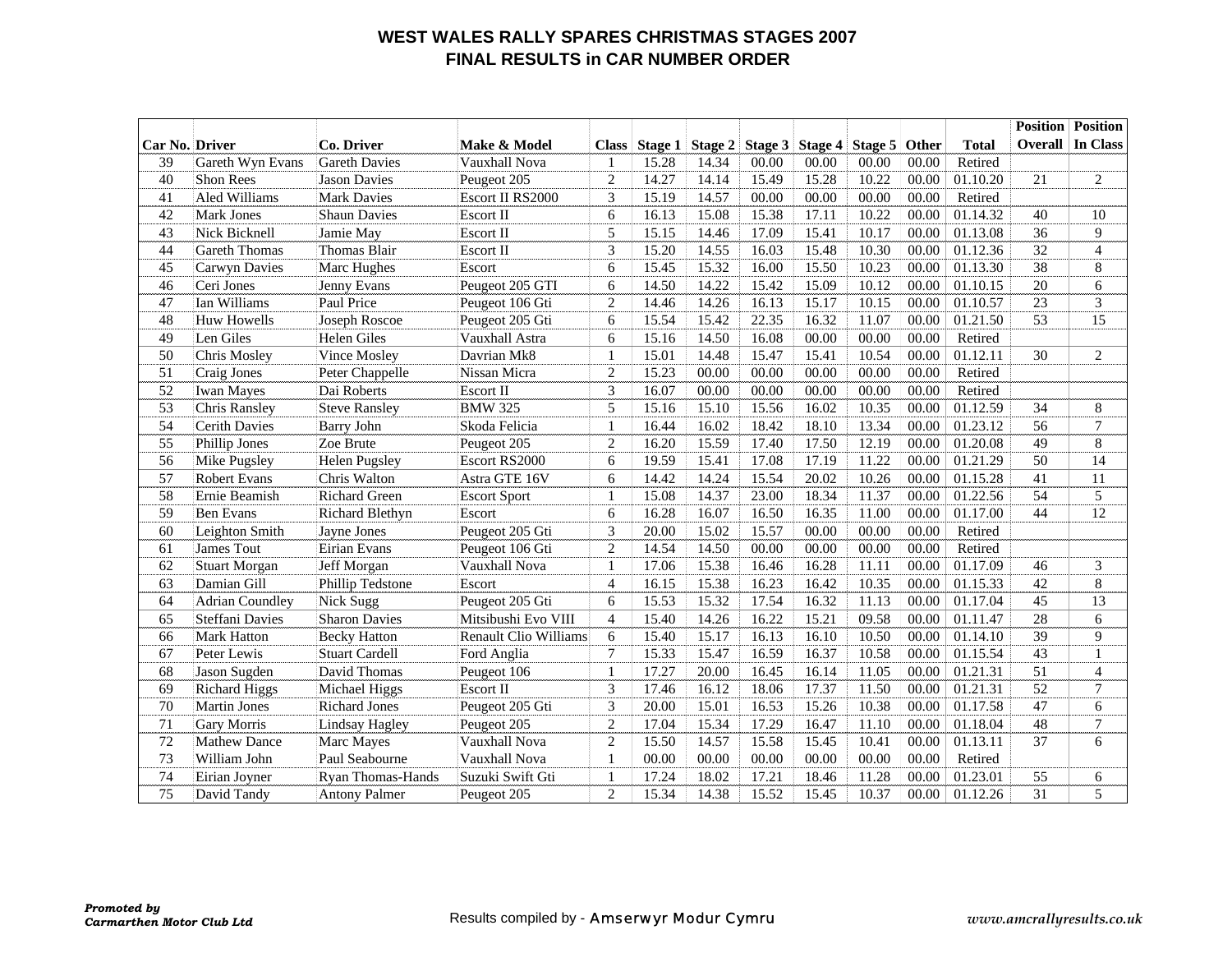## **WEST WALES RALLY SPARES CHRISTMAS STAGES 2007 CLASS RESULTS**

|                |                      |                                    |                     |              |              | <b>Position</b> | <b>Position In</b> |
|----------------|----------------------|------------------------------------|---------------------|--------------|--------------|-----------------|--------------------|
| Car No. Driver |                      | Co. Driver                         | Make & Model        | <b>Class</b> | <b>Total</b> | <b>Overall</b>  | <b>Class</b>       |
| 10             | John Bray            | Lowri James                        | Darrian             |              | 01.08.49     | 15              |                    |
| 50             | <b>Chris Mosley</b>  | Vince Mosley                       | Davrian Mk8         |              | 01.12.11     | 30              |                    |
| 62             | <b>Stuart Morgan</b> | Jeff Morgan                        | Vauxhall Nova       |              | 01.17.09     | 46              |                    |
| 68             | Jason Sugden         | David Thomas                       | Peugeot 106         |              | 01.21.31     | 51              |                    |
| 58             | Ernie Beamish        | <b>Richard Green</b>               | <b>Escort Sport</b> |              | 01.22.56     | 54              |                    |
| 74             | Eirian Joyner        | Ryan Thomas-Hands Suzuki Swift Gti |                     |              | 01.23.01     | 55              |                    |
| 54             | <b>Cerith Davies</b> | Barry John                         | Skoda Felicia       |              | 01.23.12     | 56              |                    |
| 39             | Gareth Wyn Evans     | <b>Gareth Davies</b>               | Vauxhall Nova       |              | Retired      |                 |                    |
| 73             | William John         | Paul Seabourne                     | Vauxhall Nova       |              | Retired      |                 |                    |

|                       |                     |                       |                 |       |              | <b>Position</b> | <b>Position In</b> |
|-----------------------|---------------------|-----------------------|-----------------|-------|--------------|-----------------|--------------------|
| <b>Car No. Driver</b> |                     | Co. Driver            | Make & Model    | Class | <b>Total</b> | <b>Overall</b>  | <b>Class</b>       |
| 34                    | Manny Borrelli      | Simon Anthony         | Peugeot 106Gti  | 2     | 01.08.24     | 12              |                    |
| 40                    | <b>Shon Rees</b>    | <b>Jason Davies</b>   | Peugeot 205     | 2     | 01.10.20     | 21              |                    |
| 47                    | Ian Williams        | Paul Price            | Peugeot 106 Gti | 2     | 01.10.57     | 23              |                    |
| 27                    | Mike Jones          | Deian Phillips        | Toyota Corolla  | 2     | 01.10.59     | 24              | 4                  |
| 75                    | David Tandy         | <b>Antony Palmer</b>  | Peugeot 205     | 2     | 01.12.26     | 31              |                    |
| 72                    | <b>Mathew Dance</b> | Marc Mayes            | Vauxhall Nova   | 2     | 01.13.11     | 37              | 6                  |
| 71                    | <b>Gary Morris</b>  | Lindsay Hagley        | Peugeot 205     | 2     | 01.18.04     | 48              |                    |
| 55                    | Phillip Jones       | Zoe Brute             | Peugeot 205     | 2     | 01.20.08     | 49              | 8                  |
| 12                    | Andy Gwynne         | <b>Holly Robinson</b> | Citroen Saxo    | 2     | Retired      |                 |                    |
| 36                    | Simon Bevan         | Katie Martin          | Vauxhall Astra  | 2     | Retired      |                 |                    |
| 51                    | Craig Jones         | Peter Chappelle       | Nissan Micra    | 2     | Retired      |                 |                    |
| 61                    | James Tout          | Eirian Evans          | Peugeot 106 Gti | 2     | Retired      |                 |                    |

|                       |                       |                       |                  |              |              | <b>Position</b> | <b>Position In</b> |
|-----------------------|-----------------------|-----------------------|------------------|--------------|--------------|-----------------|--------------------|
| <b>Car No. Driver</b> |                       | Co. Driver            | Make & Model     | <b>Class</b> | <b>Total</b> | <b>Overall</b>  | <b>Class</b>       |
|                       |                       |                       |                  |              |              | <b>Position</b> | <b>Position In</b> |
| <b>Car No. Driver</b> |                       | Co. Driver            | Make & Model     | <b>Class</b> | <b>Total</b> | <b>Overall</b>  | <b>Class</b>       |
| 35                    | Christopher Stanfield | <b>Richard Hughes</b> | Peugeot 205 Gti  | 3            | 01.10.12     | 19              |                    |
| 33                    | Wyn Griffiths         | <b>Gareth Davies</b>  | Escort           | 3            | 01.10.42     | 22              |                    |
| 28                    | <b>Hefyn Thomas</b>   | Paul Morris           | Escort           | 3            | 01.11.09     | 26              |                    |
| 44                    | <b>Gareth Thomas</b>  | Thomas Blair          | Escort II        | 3            | 01.12.36     | 32              |                    |
| 13                    | <b>Martin Davies</b>  | <b>Jason Davies</b>   | Escort II        | 3            | 01.13.05     | 35              |                    |
| 70                    | <b>Martin Jones</b>   | Richard Jones         | Peugeot 205 Gti  | 3            | 01.17.58     | 47              | 6                  |
| 69                    | <b>Richard Higgs</b>  | Michael Higgs         | <b>Escort II</b> | 3            | 01.21.31     | 52              |                    |
| 25                    | Daniel Maclachlan     | Jeremy Dawes          | <b>Escort RS</b> | 3            | Retired      |                 |                    |
| 41                    | Aled Williams         | <b>Mark Davies</b>    | Escort II RS2000 | 3            | Retired      |                 |                    |
| 52                    | <b>Iwan Mayes</b>     | Dai Roberts           | Escort II        | 3            | Retired      |                 |                    |
| 60                    | Leighton Smith        | Javne Jones           | Peugeot 205 Gti  | 3            | Retired      |                 |                    |

|                       |                        |                      |                     |              |              | <b>Position</b> | <b>Position In</b> |
|-----------------------|------------------------|----------------------|---------------------|--------------|--------------|-----------------|--------------------|
| <b>Car No. Driver</b> |                        | <b>Co. Driver</b>    | Make & Model        | <b>Class</b> | <b>Total</b> | <b>Overall</b>  | <b>Class</b>       |
| 11                    | Phil Rogers            | <b>Steve Weston</b>  | Escort II           | 4            | 01.07.12     |                 |                    |
| 6                     | Mark Solloway          | Den Golding          | Escort RS1800       | 4            | 01.07.49     |                 |                    |
| 14                    | Peter Barrett          | Dilwyn Llewelyn      | Escort II           | 4            | 01.07.50     | 10              |                    |
| 26                    | Martyn O'Connor        | <b>Gary Robins</b>   | Astra GTE 16V       | 4            | 01.08.36     | 14              |                    |
| 38                    | Tony Hughes            | <b>Philip Davies</b> | Escort              | 4            | 01.11.04     | 25              |                    |
| 65                    | <b>Steffani Davies</b> | <b>Sharon Davies</b> | Mitsibushi Evo VIII | 4            | 01.11.47     | 28              | h                  |
| 29                    | Nigel Pugh             | Ian Pryce            | Peugeot 206 Gti     | 4            | 01.11.53     | 29              |                    |
| 63                    | Damian Gill            | Phillip Tedstone     | Escort              | 4            | 01.15.33     | 42              | 8                  |
| 20                    | Simon Tysoe            | Mark Hunt            | <b>Escort RS</b>    | 4            | Retired      |                 |                    |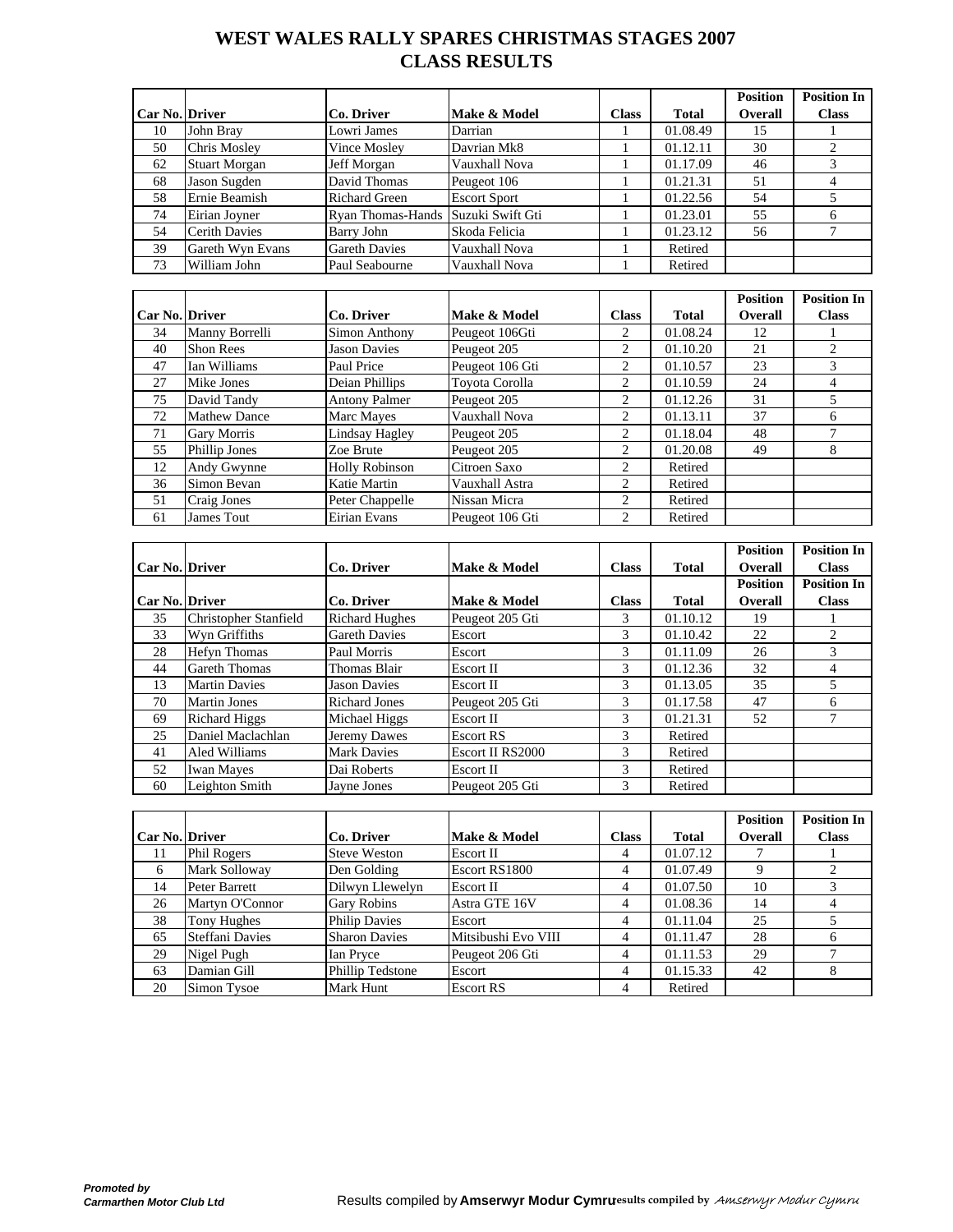## **WEST WALES RALLY SPARES CHRISTMAS STAGES 2007 CLASS RESULTS**

|                       |                      |                       |                    |              |              | <b>Position</b> | <b>Position In</b> |
|-----------------------|----------------------|-----------------------|--------------------|--------------|--------------|-----------------|--------------------|
| <b>Car No. Driver</b> |                      | <b>Co. Driver</b>     | Make & Model       | <b>Class</b> | <b>Total</b> | <b>Overall</b>  | <b>Class</b>       |
| 2                     | Peter Lloyd          | <b>Graham Handley</b> | Subaru WRC         | 5            | 01.01.46     |                 |                    |
|                       | <b>Bob Fowden</b>    | Kevin Lewis           | Subaru Impreza     | 5            | 01.03.02     | $\overline{2}$  |                    |
| $\overline{4}$        | <b>Andrew Dark</b>   | Paul Williams         | Subaru WRC         | 5            | 01.04.09     | $\mathcal{E}$   | 2                  |
| 5.                    | Robert Tout          | Laura Tout            | Mitsibushi Evo IX  | 5            | 01.04.13     | 4               | 3                  |
| 9                     | <b>Brian Lee</b>     | <b>Neil Davies</b>    | Subaru WRC         | 5            | 01.05.34     | $\overline{5}$  | 4                  |
| 8                     | Nigel Jones          | Simon Lloyd           | Subaru Sti RA      | 5            | 01.05.52     | 6               | 5                  |
| 15                    | <b>Emyr Morgan</b>   | Wyn Davies            | Subaru Impreza Sti | 5            | 01.08.25     | 13              | 6                  |
| 37                    | <b>Huw Evans</b>     | <b>Roger Titley</b>   | Subaru Impreza     | 5            | 01.12.48     | 33              |                    |
| 53                    | <b>Chris Ransley</b> | <b>Steve Ransley</b>  | <b>BMW 325</b>     | 5            | 01.12.59     | 34              | 8                  |
| 43                    | Nick Bicknell        | Jamie May             | Escort II          | 5            | 01.13.08     | 36              | 9                  |
| 3                     | John Dalton          | David Jones           | Escort II          | 5            | Retired      |                 |                    |
| 7                     | Manfred Kampshchulte | Paul Jenkins          | Subaru Impreza     | 5            | Retired      |                 |                    |
| 19                    | Mandy Bowman         | Ken Bowman            | Mitsibushi Evo 5   | 5            | Retired      |                 |                    |
| 22                    | Mark Ellis           | John Tate             | Escort II          | 5            | Retired      |                 |                    |
| 23                    | Ceri James           | Tony Thomas           | Subaru Impreza     | 5            | Retired      |                 |                    |

|                |                        |                              |                              |              |              | <b>Position</b> | <b>Position In</b> |
|----------------|------------------------|------------------------------|------------------------------|--------------|--------------|-----------------|--------------------|
| Car No. Driver |                        | Co. Driver                   | Make & Model                 | <b>Class</b> | <b>Total</b> | Overall         | <b>Class</b>       |
| 17             | <b>Kevin Davies</b>    | Euros Morris                 | Escort                       | 6            | 01.07.47     | 8               |                    |
| 16             | Tobias Adam            | Wayne Elliott                | Sierra RS Taxi               | 6            | 01.08.14     | 11              | $\overline{c}$     |
| 31             | Martin Richards        | Martin Curzon                | Vauxhall Nova                | 6            | 01.09.08     | 16              | 3                  |
| 21             | Roger Hicks            | Steve Bishop                 | Escort                       | 6            | 01.09.14     | 17              | 4                  |
| 30             | Julian Thomas          | <b>Tracy Giddings</b>        | Escort II                    | 6            | 01.09.18     | 18              | 5                  |
| 46             | Ceri Jones             | Jenny Evans                  | Peugeot 205 GTI              | 6            | 01.10.15     | 20              | 6                  |
| 24             | Gareth "Shonky" Jones  | Phil "Scoob" Williams Escort |                              | 6            | 01.11.38     | 27              | 7                  |
| 45             | <b>Carwyn Davies</b>   | Marc Hughes                  | Escort                       | 6            | 01.13.30     | 38              | 8                  |
| 66             | <b>Mark Hatton</b>     | <b>Becky Hatton</b>          | <b>Renault Clio Williams</b> | 6            | 01.14.10     | 39              | 9                  |
| 42             | Mark Jones             | <b>Shaun Davies</b>          | Escort II                    | 6            | 01.14.32     | 40              | 10                 |
| 57             | <b>Robert Evans</b>    | Chris Walton                 | Astra GTE 16V                | 6            | 01.15.28     | 41              | 11                 |
| 59             | Ben Evans              | Richard Blethyn              | Escort                       | 6            | 01.17.00     | 44              | 12                 |
| 64             | <b>Adrian Coundley</b> | Nick Sugg                    | Peugeot 205 Gti              | 6            | 01.17.04     | 45              | 13                 |
| 56             | Mike Pugsley           | <b>Helen Pugsley</b>         | Escort RS2000                | 6            | 01.21.29     | 50              | 14                 |
| 48             | <b>Huw Howells</b>     | Joseph Roscoe                | Peugeot 205 Gti              | 6            | 01.21.50     | 53              | 15                 |
| 18             | Nick Wilson            | Mike Kimber                  | Escort II                    | 6            | Retired      |                 |                    |
| 32             | <b>Aled Thomas</b>     | <b>Steffan Evans</b>         | Escort II                    | 6            | Retired      |                 |                    |
| 49             | Len Giles              | <b>Helen Giles</b>           | Vauxhall Astra               | 6            | Retired      |                 |                    |

|                  |             |                        |              |              |                  | <b>Position</b> | <b>Position In</b> |
|------------------|-------------|------------------------|--------------|--------------|------------------|-----------------|--------------------|
| Car No.   Driver |             | <b>Driver</b><br>∴0. ` | Make & Model | <b>Class</b> | <b>Total</b>     | <b>Dverall</b>  | <b>Class</b>       |
| 67               | Peter Lewis | <b>Stuart Cardell</b>  | Ford Anglia  |              | 01.15.5<br>15.54 |                 |                    |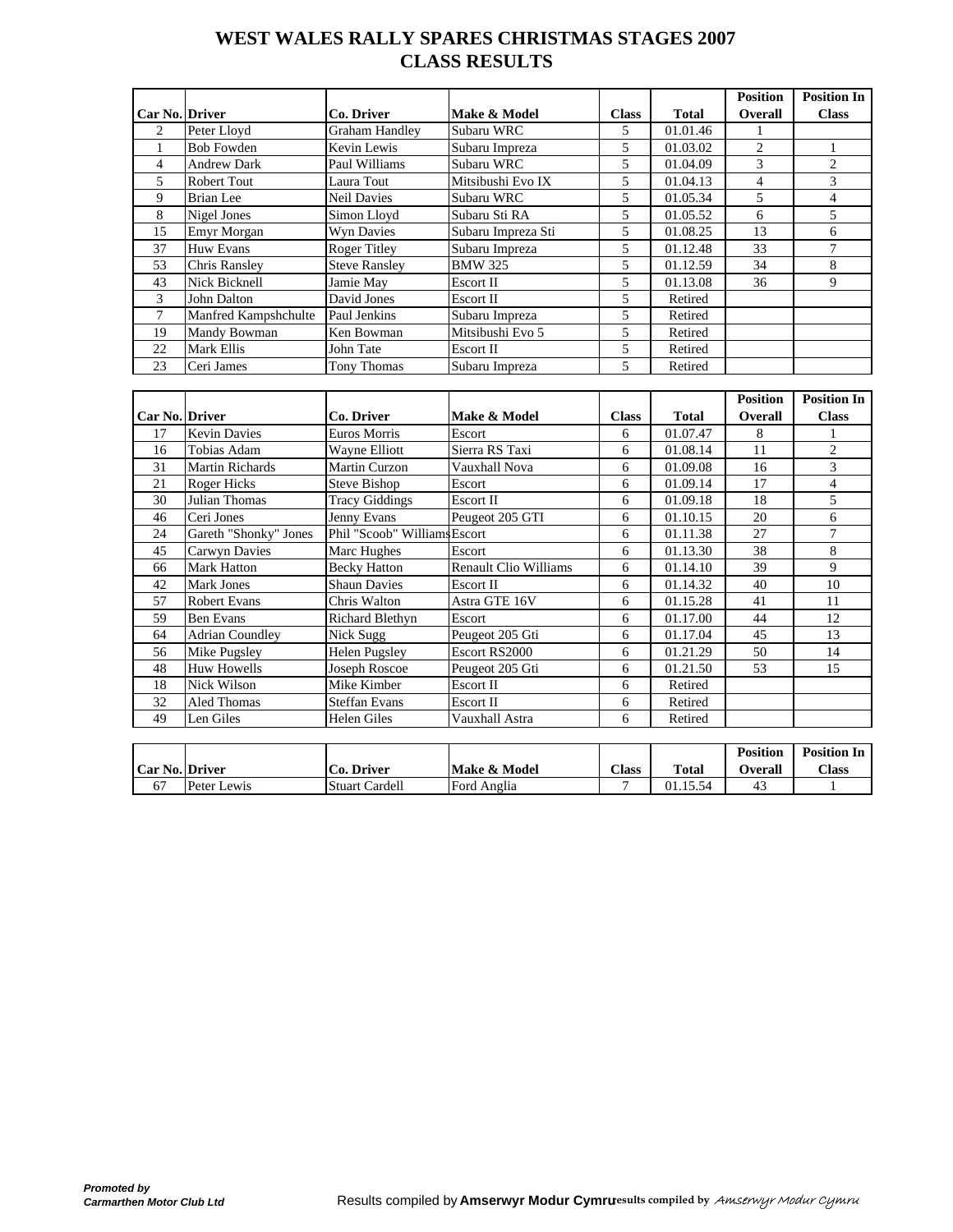## **WEST WALES RALLYING CHRISTMAS STAGES 2007 TOP TEN STAGE TIMES**

| Car No. | <b>Stage 1</b> | Car No. | <b>Stage 2</b> |
|---------|----------------|---------|----------------|
| 5       | 13.11          | 2       | 12.36          |
| 2       | 13.18          | 1       | 12.57          |
| 1       | 13.25          | 4       | 12.58          |
| 9       | 13.43          | 8       | 13.19          |
| 4       | 13.48          | 9       | 13.24          |
| 8       | 13.56          | 5       | 13.26          |
| 6       | 14.05          | 14      | 13.36          |
| 26      | 14.08          | 13      | 13.53          |
| 33      | 14.17          | 15      | 13.54          |
| 20      | 14.18          | 16      | 13.55          |

| r No.          | <b>Stage 1</b> | Car No. | <b>Stage 2</b> |
|----------------|----------------|---------|----------------|
| 5              | 13.11          | 2       | 12.36          |
| 2              | 13.18          |         | 12.57          |
| $\mathbf{1}$   | 13.25          | 4       | 12.58          |
| 9              | 13.43          | 8       | 13.19          |
| $\overline{4}$ | 13.48          | 9       | 13.24          |
| 8              | 13.56          | 5       | 13.26          |
| 6              | 14.05          | 14      | 13.36          |
| 26             | 14.08          | 13      | 13.53          |
| 33             | 14.17          | 15      | 13.54          |
| 20             | 14.18          | 16      | 13.55          |

| Car No. | Stage 3 | Car No. | <b>Stage 4</b> |
|---------|---------|---------|----------------|
| 2       | 13.35   | 2       | 13.19          |
| 1       | 13.52   | 1       | 13.38          |
| 4       | 14.16   | 4       | 13.48          |
| 5       | 14.24   | 5       | 13.55          |
| 9       | 14.29   | 9       | 14.03          |
| 8       | 14.43   | 11      | 14.15          |
| 14      | 14.50   | 8       | 14.17          |
| 13      | 14.50   | 17      | 14.36          |
| 6       | 14.52   | 13      | 14.38          |
| 17      | 14.53   | 14      | 14.41          |

| r No.          | Stage 3 | Car No. | <b>Stage 4</b> |
|----------------|---------|---------|----------------|
| 2              | 13.35   | 2       | 13.19          |
| -1             | 13.52   | 1       | 13.38          |
| $\overline{4}$ | 14.16   | 4       | 13.48          |
| 5              | 14.24   | 5       | 13.55          |
| 9              | 14.29   | 9       | 14.03          |
| 8              | 14.43   | 11      | 14.15          |
| 14             | 14.50   | 8       | 14.17          |
| 13             | 14.50   | 17      | 14.36          |
| 6              | 14.52   | 13      | 14.38          |
| 17             | 14.53   | 14      | 14.41          |

| Car No. | Stage 5 |
|---------|---------|
| 2       | 08.58   |
| 1       | 09.10   |
| 5       | 09.17   |
| 4       | 09.19   |
| 6       | 09.35   |
| 8       | 09.37   |
| 11      | 09.37   |
| 13      | 09.44   |
| 10      | 09.47   |
| 17      | 09.49   |